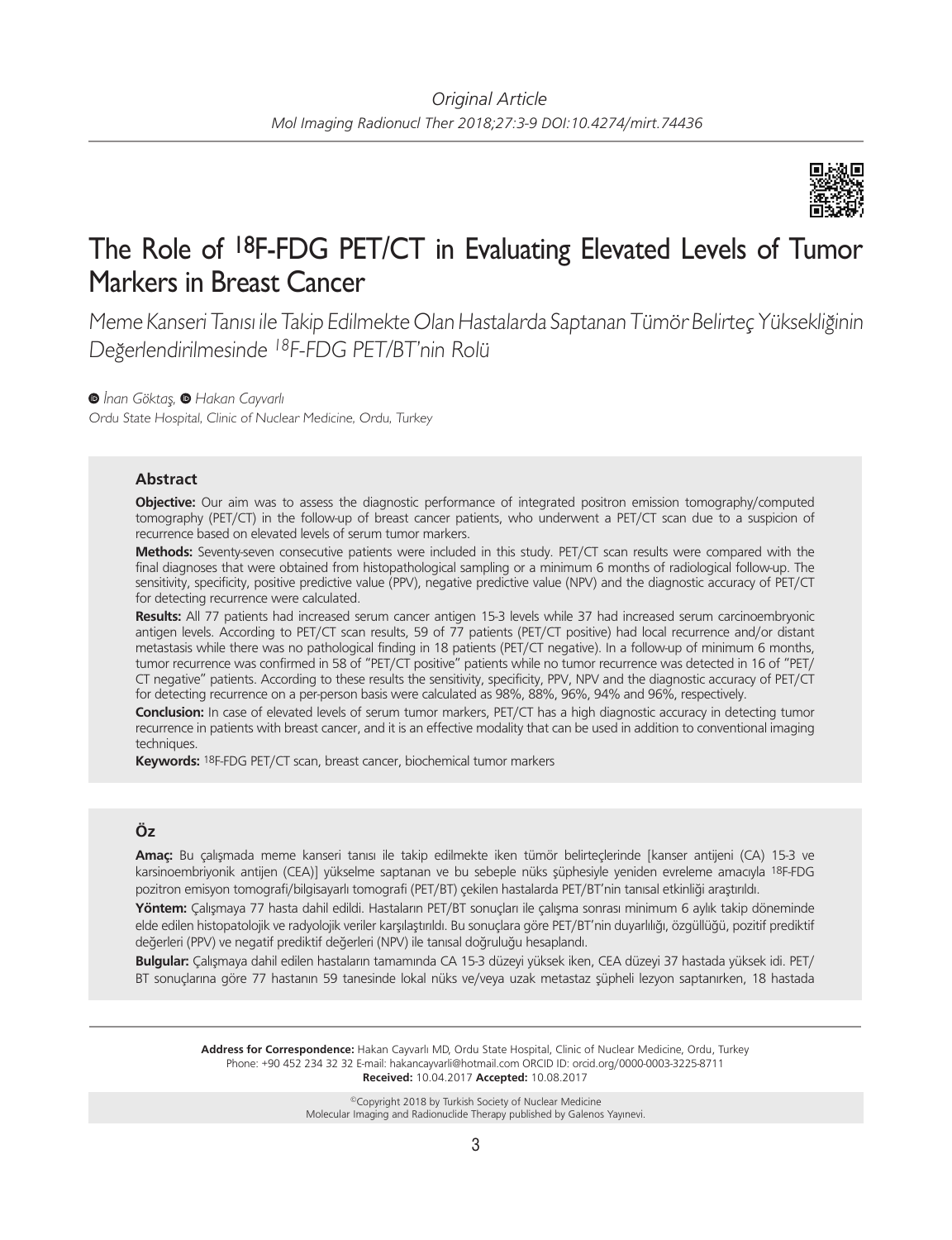# **Öz**

herhangi bir patolojik bulguya rastlanmadı. Minimum 6 aylık takip neticesinde PET/BT'de şüpheli lezyon saptanan 59 hastanın 58 tanesinde lokal nüks ve/veya uzak metastaz varlığı doğrulanırken, PET/BT'de patolojik bulgu saptanmayan 18 hastanın 16 tanesinde takipleri süresince lokal nüks ve/veya uzak metastaz gelişmedi. Bu sonuçlara göre çalışmamızda PET/BT'nin hasta bazında duyarlılığı %96, özgüllüğü %94, PPV %98, NPV %88 ve tanısal doğruluğu %96 olarak bulundu.

**Sonuç:** 18F-FDG PET/BT, meme kanseri tanısı ile takip edilmekte iken tümör belirteç yüksekliği saptanan hastalarda lokal nüks ve/veya uzak metastazın araştırılması için tanısal etkinliği yüksek non-invaziv ve konvansiyonel görüntüleme yöntemlerine ek olarak kullanılabilecek etkili bir görüntüleme yöntemidir.

**Anahtar kelimeler:** 18F-FDG PET/BT, meme kanseri, biyokimyasal tümör belirteçleri

## **Introduction**

Breast cancer is the most common cancer among females. It is also the leading cause of cancer related death among females worldwide, with an estimated 1,7 million new cases and 521.900 deaths in 2012 (1).

Recurrence in breast cancer can occur even after 15 years following primary therapy, thus requiring life-long routine follow-up (2). Early detection of tumor recurrence improves long-term survival rates as well as quality of life.

Cancer antigen 15-3 (CA 15-3) and carcinoembryonic antigen (CEA) are two frequently used tumor markers in the follow-up of breast cancer (3,4). However, the results of many studies about these tumor markers in follow-up of breast cancer are inconsistent, even conflicting with each other. Previous studies have been conducted to quantitatively evaluate the serum levels of these two tumor markers and some found no significant correlation between increased tumor marker levels and recurrence while some found a significant correlation between them (5,6,7).

Although the definitive diagnostic method of breast cancer recurrence is histopathologic confirmation, it is not always easy to perform due to deep location or being very small in size or being too close to organs or great vessels making sampling either difficult or risky. Morphological imaging studies or tumor markers can be used to evaluate breast cancer recurrence. Currently, the most commonly used morphological imaging methods for detecting breast cancer recurrence include mammography, ultrasound (US), computed tomography (CT) and magnetic resonance imaging (MRI). However, both tumor markers and morphological imaging studies have some limitations. For instance, tumor markers can neither localize the recurrence site nor differentiate loco-regional recurrence from distant metastasis. Even though morphological imaging studies can detect both loco-regional recurrence and distant metastasis, it is not always easy to discriminate post-operational changes from loco-regional recurrence. In addition, they also cannot evaluate the viability of the tumor tissue or small lesions since their diagnostic criteria depends on size measurement and morphological changes. Integrated positron emission tomography (PET)/CT scan is a functional imaging modality that can measure

increased glucose metabolism in tumor cells by using 18F-fluorodeoxyglucose (18F-FDG) as a radiopharmaceutical agent. Recently this imaging modality is also frequently performed for evaluating breast cancer, like many other types of cancers (8,9). However, the data on the value of 18F-FDG PET/CT in evaluating breast cancer recurrence in case of elevated levels of tumor markers is limited and not clear (10).

In clinical practice, during the follow-up of breast cancer, it is difficult to manage treatment when serum tumor marker levels increase without any morphological imaging finding or when suspicious morphological imaging findings are found in terms of breast cancer recurrence but histopathological confirmation is not convenient. In such circumstances, PET/ CT scan can be used for evaluating recurrence (11,12).

That is why, in this study we aimed to assess the diagnostic performance of 18F-FDG PET/CT in evaluating recurrence in case of elevated levels of serum tumor markers (CA 15-3 and CEA) during follow-up of breast cancer, and to find the optimal cut-off values of serum tumor markers that can be used in discrimination of tumor recurrence when reporting PET/CT.

#### **Materials and Methods**

Seventy-seven consecutive patients who were followedup for breast cancer and who underwent 18F-FDG PET/ CT scan due to suspicion of recurrence based on elevated levels of serum tumor markers (CA 15-3 and CEA) were included in this study. Elevated serum tumor marker levels were accepted as >25 U/mL for CA 15-3, and >3.8 ng/ mL for CEA. PET/CT scan results were compared with the final diagnoses that were obtained from histopathologic sampling or at least 6 months of radiological follow-up.

#### **18F-FDG PET/CT Imaging**

All scans were performed by using an integrated PET/CT system (Discovery 600; GE Healthcare, Milwaukee, USA) that consisted of a full-ring high-resolution bismuth germanate oxide PET and a 16-slice CT. Patients were fasted for at least 6 hours before imaging. Blood glucose levels were checked to be less than 200 mg/dL before injection of 10 to 15 mCi of 18F-FDG. 500 mL of oral contrast was administered and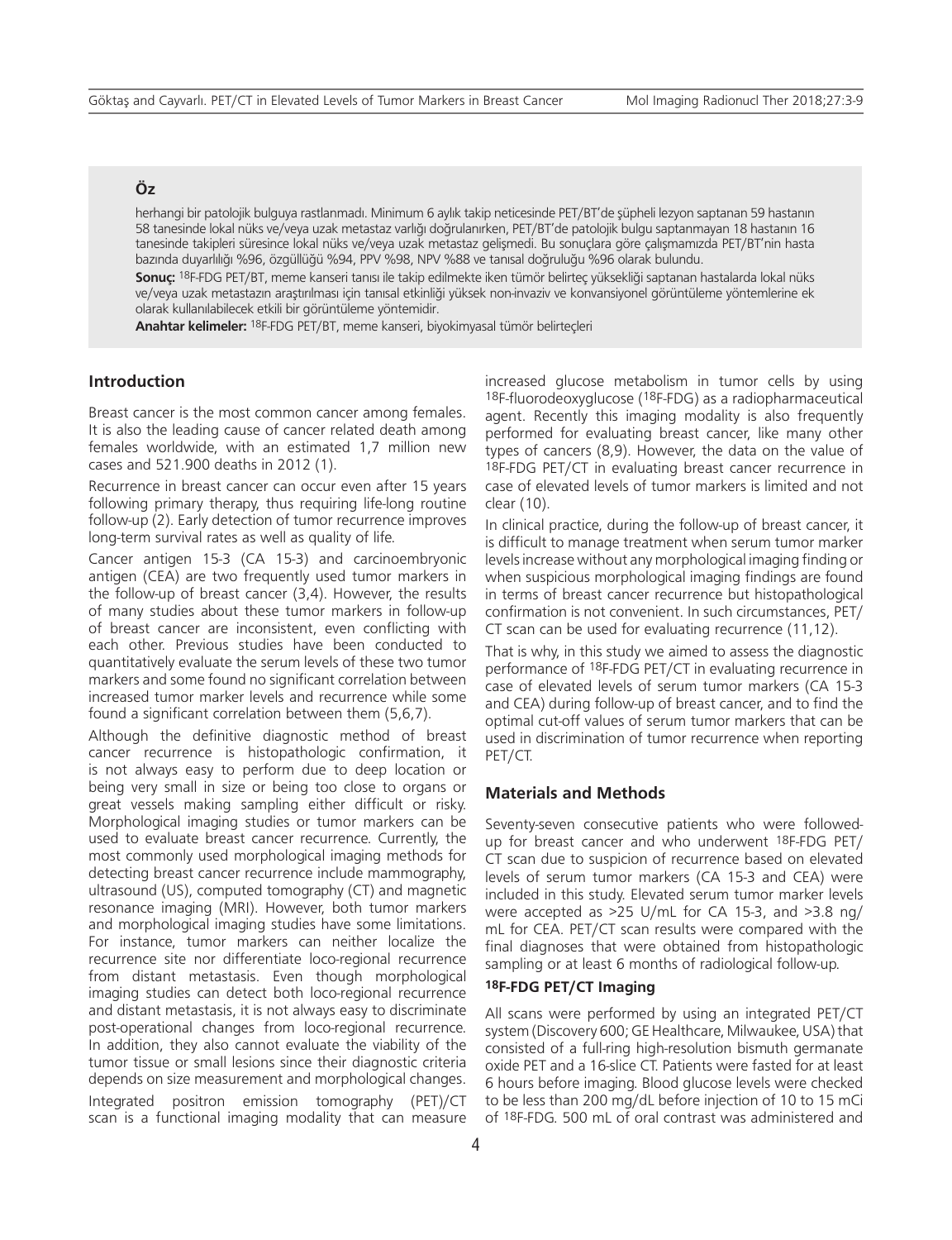intravenous injection of 18F-FDG was followed by a period of approximately 60 minutes. The images were obtained from the vertex of the head to mid-thigh.

#### **Image Analysis**

Two experienced nuclear medicine physicians interpreted PET/CT images. The readers were blinded to the results of previous imaging studies and to the follow-up data. For the purpose of statistical analysis, patients who have at least one positive PET lesion compatible with recurrence on PET/CT were categorized as "PET/CT positive" and all others as "PET/CT negative". Then, the PET/CT data were compared with the follow-up data. If a patient has both loco-regional recurrence and distant metastasis but the PET/CT detected only one component (i.e. PET/CT detected the loco-regional recurrence but not the distant metastasis or vice versa) then PET/CT scan result was classified as false negative. The golden standard in this study was either radiological follow-up (in most of the patients) or histopathologic confirmation. Radiologically confirmed recurrence was defined as detection of recurrence by conventional imaging modalities (mammography, US, CT or MRI) within 6 months of PET/CT scan. When a suspicious lesion showed interval increment in size during follow-up or interval decrement in size after radio/chemotherapy it was accepted as a radiologically confirmed recurrence. A patient was accepted as free of recurrence after a negative radiological follow-up within at least 6 months of PET/CT scan. Recurrence detected after this period was interpreted as a new recurrence.

### **Statistical Analysis**

A retrospective analysis of prospectively collected archive data was performed. The Statistical Package for Social Sciences version 22.0 (SPSS Inc,; Chicago, IL, USA) was used for statistical analysis. Tests with a p value less than 0.05 were considered as statistically significant. Patient based sensitivity, specificity, positive predictive value (PPV), negative predictive value (NPV) and diagnostic accuracy of PET/CT were calculated. Receiver operating characteristic analysis was used to detect the optimal cut-off serum tumor marker levels that can be used in interpreting PET/CT. Kappa coefficient was used in the measurement of agreement analysis. Written informed consent was obtained from each patient included in this study.

## **Results**

Seventy-seven consecutive patients were included in this study. The mean age of patients was 50.9, ranging from 27 to 78. Of all 77 patients, all of them had increased (>25 U/ mL) serum CA 15-3 levels while 37 of them had increased (>3.8 ng/mL) serum CEA levels. In terms of histopathologic classifying; 66 patients had invasive ductal carcinoma, 6 had invasive lobular carcinoma and 5 had other type of tumors. According to TNM staging; 2 patients were classified as stage 1, 17 as stage 2, 24 as stage 3 and 34 had stage 4 disease. Patient characteristics are summarized in Table 1.

According to PET/CT scan results, 59 of 77 patients (PET/ CT positive) had local recurrence and/or distant metastasis (57 were reported as having distant metastasis and 2 were reported as having loco-regional recurrence) while 18 were reported as having no pathological finding (PET/CT negative).

Bone metastasis was reported in 48 patients while liver metastasis was reported in 14, lung metastasis in 3, plural metastasis in 4, brain metastasis in 3, adrenal gland metastasis in 2, peritoneal metastasis in 1, spleen metastasis in 1, regional lymph node metastasis in 8, and extra-regional lymph node metastasis in 15 patients.

Of all 77 patients evaluated in this study; 58 of "PET/CT positive" patients and 2 of "PET/CT negative" patients were confirmed to have tumor recurrence, and 1 of "PET/ CT positive" patients and 16 of "PET/CT negative" patients were accepted as negative for tumor recurrence finally. PET/CT scan results were false positive in 1 patient and false negative in 2 patients. In the follow-up, one patient who has been reported as having distant metastasis in PET/ CT (false positive) was diagnosed as having mediastinal granulomatous disease finally. On the other hand, out of the 2 patients who have been reported as having no pathological findings in PET/CT (false negative) one was diagnosed with bone and pleural metastasis 5 months after the PET/CT scan, while bone metastasis in addition to neck and mediastinal lymph node metastasis was detected 12 months after the PET/CT scan in another patient.

Final diagnoses were obtained by histopathologic sampling in 23 (30%) of 77 patients and by radiological follow-up in the remaining 54 (70%). Histopathologic confirmation was obtained in 2 of 2 loco-regional recurrence site, 6 of 8 regional lymph node metastasis site, 6 of 15 extra-regional lymph node metastasis site, 4 of 48 bone metastasis site, 2 of 4 pleural metastasis site, 1 of 3 lung metastasis site and 2 of 14 liver metastasis site. Other sites of recurrence were confirmed by radiological follow-up. PET/CT scan results and correlation of PET/CT with final diagnosis are listed in Table 1.

Based on these results, on a per-person basis, there was a statistically significant correlation between PET/CT scan results and final diagnosis (kappa: 0.89, p=0.000 <0.05) with a sensitivity, specificity, PPV, NPV and diagnostic accuracy of 96%, 94%, 98%, 88% and 96% respectively.

There was no statistically significant correlation between elevated serum CA 15-3 levels (>25 U/mL) and final diagnosis (kappa: 0.0, p=1.0 >0.05). Nevertheless, a statistically significant correlation was detected if an optimal cut-off value of 40 U/mL was used to discriminate tumor recurrence when reporting a PET/CT scan (kappa: 0.35, p=0.001 <0.05) with a sensitivity, specificity, PPV and NPV of 76%, 64%, 88% and 44%, respectively. There was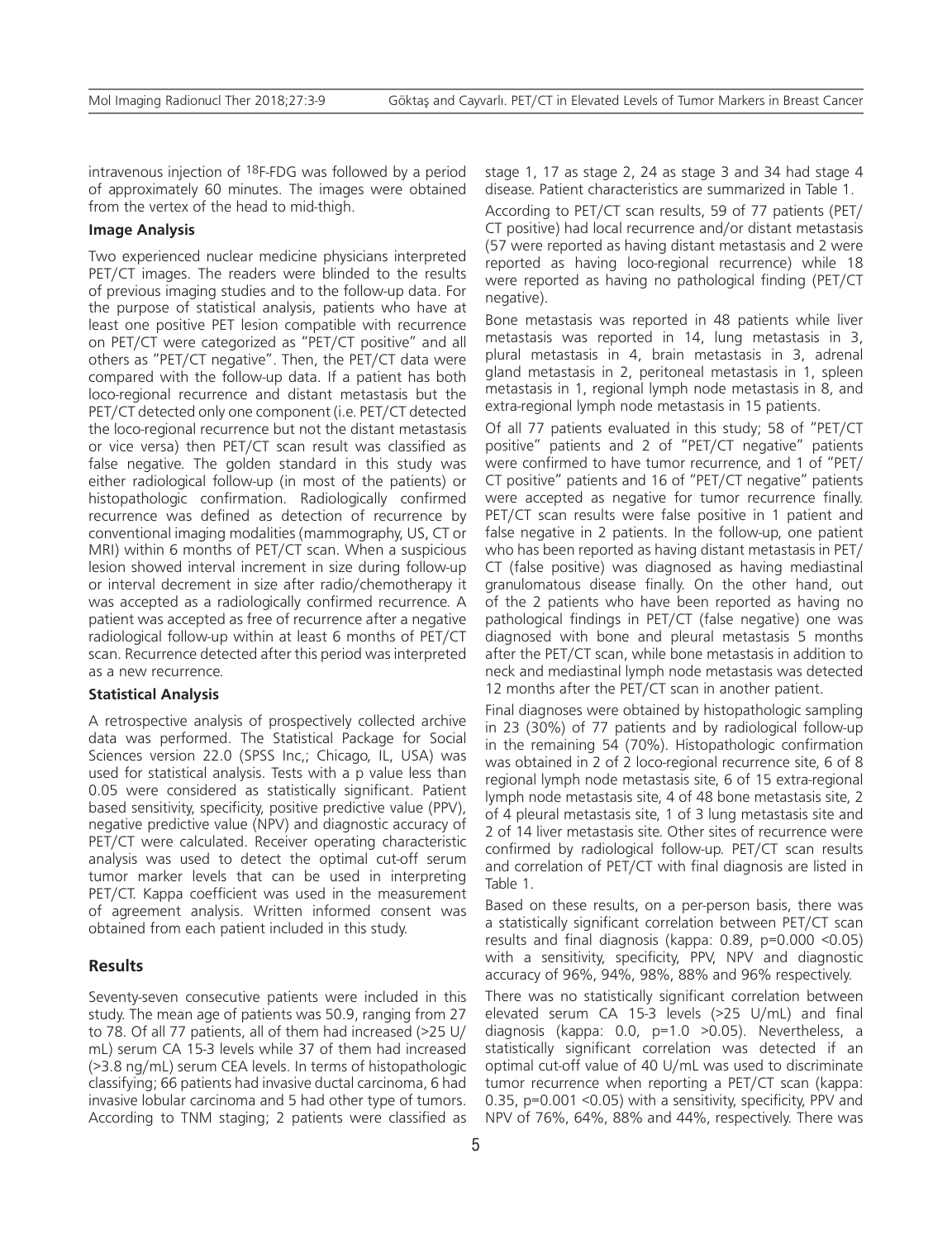| Table 1. Patient characteristics and positron emission tomography/computed tomography scan results |     |                                |                         |                |                |                       |                                            |  |  |
|----------------------------------------------------------------------------------------------------|-----|--------------------------------|-------------------------|----------------|----------------|-----------------------|--------------------------------------------|--|--|
| No                                                                                                 | Age | <b>Histological</b><br>subtype | <b>Disease</b><br>stage | CA 15-3 (u/mL) | CEA (ng/mL)    | PET/CT scan<br>report | PET/CT correlation with<br>final diagnosis |  |  |
| $\mathbf{1}$                                                                                       | 59  | <b>IDCA</b>                    | 4                       | 31             | 12.4           | BM, LNM               | $^+$                                       |  |  |
| $\overline{2}$                                                                                     | 29  | <b>IDCA</b>                    | 3                       | 41             | $\overline{3}$ | BM, VM                | $^{+}$                                     |  |  |
| 3                                                                                                  | 36  | OTHER (1)                      | 3                       | 83.3           | 79.3           | BM                    | $^+$                                       |  |  |
| 4                                                                                                  | 38  | <b>ILCA</b>                    | 4                       | 85.5           | 4.8            | BM, LNM               | $\! + \!$                                  |  |  |
| 5                                                                                                  | 48  | <b>IDCA</b>                    | $\overline{2}$          | 35.6           | 1.9            | <b>NPF</b>            | $\qquad \qquad +$                          |  |  |
| 6                                                                                                  | 39  | <b>IDCA</b>                    | $\overline{4}$          | 75.9           | 1.6            | BM                    | $\! +$                                     |  |  |
| 7                                                                                                  | 47  | <b>IDCA</b>                    | $\overline{4}$          | 55.2           | 5.1            | BM, VM                | $\qquad \qquad +$                          |  |  |
| 8                                                                                                  | 27  | ILCA                           | $\overline{2}$          | 74.4           | 3.7            | VM                    | $\qquad \qquad +$                          |  |  |
| 9                                                                                                  | 65  | <b>IDCA</b>                    | $\overline{4}$          | 27.4           | 1.7            | BM                    | $^+$                                       |  |  |
| 10                                                                                                 | 58  | <b>IDCA</b>                    | 3                       | 25.9           | 1.1            | <b>LNM</b>            | $\! +$                                     |  |  |
| 11                                                                                                 | 36  | <b>IDCA</b>                    | $\overline{4}$          | 53.3           | 1.1            | BM, VM                | $\! + \!$                                  |  |  |
| 12                                                                                                 | 58  | <b>IDCA</b>                    | $\overline{2}$          | 46.6           | 11.3           | <b>NPF</b>            | $^+$                                       |  |  |
| 13                                                                                                 | 45  | <b>ILCA</b>                    | 3                       | 115.3          | 2.5            | BM                    | $\! +$                                     |  |  |
| 14                                                                                                 | 47  | <b>IDCA</b>                    | $\overline{2}$          | 517.9          | 0.5            | VM                    | $^+$                                       |  |  |
| 15                                                                                                 | 63  | <b>IDCA</b>                    | 3                       | 34.5           | 20.3           | BM, VM                | $\qquad \qquad +$                          |  |  |
| 16                                                                                                 | 35  | <b>IDCA</b>                    | $\overline{4}$          | 241.2          | 21.4           | <b>BM</b>             | $\qquad \qquad +$                          |  |  |
| 17                                                                                                 | 34  | ILCA                           | 3                       | 40.9           | 33.6           | BM, VM                | $\! +$                                     |  |  |
| 18                                                                                                 | 67  | <b>IDCA</b>                    | 3                       | 175.1          | 2.9            | BM, LNM               | $\qquad \qquad +$                          |  |  |
| 19                                                                                                 | 58  | <b>IDCA</b>                    | 3                       | 705.3          | 24.3           | BM, VM, LNM           | $^{+}$                                     |  |  |
| 20                                                                                                 | 35  | <b>IDCA</b>                    | $\overline{4}$          | 299.7          | 25.5           | <b>BM</b>             | $\! +$                                     |  |  |
| 21                                                                                                 | 36  | <b>IDCA</b>                    | 4                       | 85.2           | 2.6            | BM                    | $\! +$                                     |  |  |
| 22                                                                                                 | 72  | <b>IDCA</b>                    | 3                       | 43.6           | $\mathsf 9$    | <b>LNM</b>            | $\! + \!$                                  |  |  |
| 23                                                                                                 | 62  | <b>IDCA</b>                    | $\overline{2}$          | 51.9           | 1.7            | <b>NPF</b>            | $^+$                                       |  |  |
| 24                                                                                                 | 46  | <b>IDCA</b>                    | 3                       | 49.4           | $\mathbf{1}$   | BM                    | $\! +$                                     |  |  |
| 25                                                                                                 | 56  | <b>IDCA</b>                    | $\overline{4}$          | 140.6          | 3.7            | BM, VM                | $^{+}$                                     |  |  |
| 26                                                                                                 | 34  | <b>IDCA</b>                    | 4                       | 25.2           | 2.3            | BM, VM, LNM           | $\qquad \qquad +$                          |  |  |
| 27                                                                                                 | 38  | OTHER (2)                      | 3                       | 26.6           | 4.7            | <b>NPF</b>            | $\! +$                                     |  |  |
| 28                                                                                                 | 70  | <b>IDCA</b>                    | 3                       | 47.9           | 3.3            | <b>LNM</b>            | $^{+}$                                     |  |  |
| 29                                                                                                 | 51  | <b>IDCA</b>                    | 3                       | 32.5           | 2.9            | <b>NPF</b>            | $\! +$                                     |  |  |
| $30$                                                                                               | 42  | <b>IDCA</b>                    | 3                       | 52.1           | 7.2            | BM, LNM               | $\! +$                                     |  |  |
| 31                                                                                                 | 49  | <b>IDCA</b>                    | 4                       | 33.1           | 7.1            | <b>VM</b>             | $\! + \!$                                  |  |  |
| 32                                                                                                 | 60  | <b>IDCA</b>                    | 3                       | 41             | $2.2$          | BM, LNM               | $^{+}$                                     |  |  |
| 33                                                                                                 | 49  | <b>IDCA</b>                    | 3                       | 45.4           | 1.9            | <b>NPF</b>            | $\! +$                                     |  |  |
| 34                                                                                                 | 68  | IDCA                           | $\overline{4}$          | 31.6           | $1.8\,$        | BM, VM                | $\! +$                                     |  |  |
| 35                                                                                                 | 66  | IDCA                           | 4                       | 53.3           | 62.8           | BM                    | $^{+}$                                     |  |  |
| 36                                                                                                 | 61  | IDCA                           | 3                       | 33.9           | 5.9            | <b>LNM</b>            | $^+$                                       |  |  |
| 37                                                                                                 | 52  | IDCA                           | $\overline{2}$          | 29.8           | 7.7            | <b>NPF</b>            | $-(6)$                                     |  |  |
| 38                                                                                                 | 61  | <b>IDCA</b>                    | $\overline{2}$          | 37.1           | 4.6            | <b>NPF</b>            | $^{+}$                                     |  |  |
| 39                                                                                                 | 52  | OTHER (3)                      | 4                       | 61.4           | 6.8            | BM, VM                | $^{+}$                                     |  |  |
| 40                                                                                                 | 45  | <b>IDCA</b>                    | $\overline{2}$          | 27.1           | $2.6\,$        | <b>NPF</b>            | $\! +$                                     |  |  |
| 41                                                                                                 | 36  | IDCA                           | $\overline{4}$          | 101.1          | 0.3            | BM, VM                | $^{+}$                                     |  |  |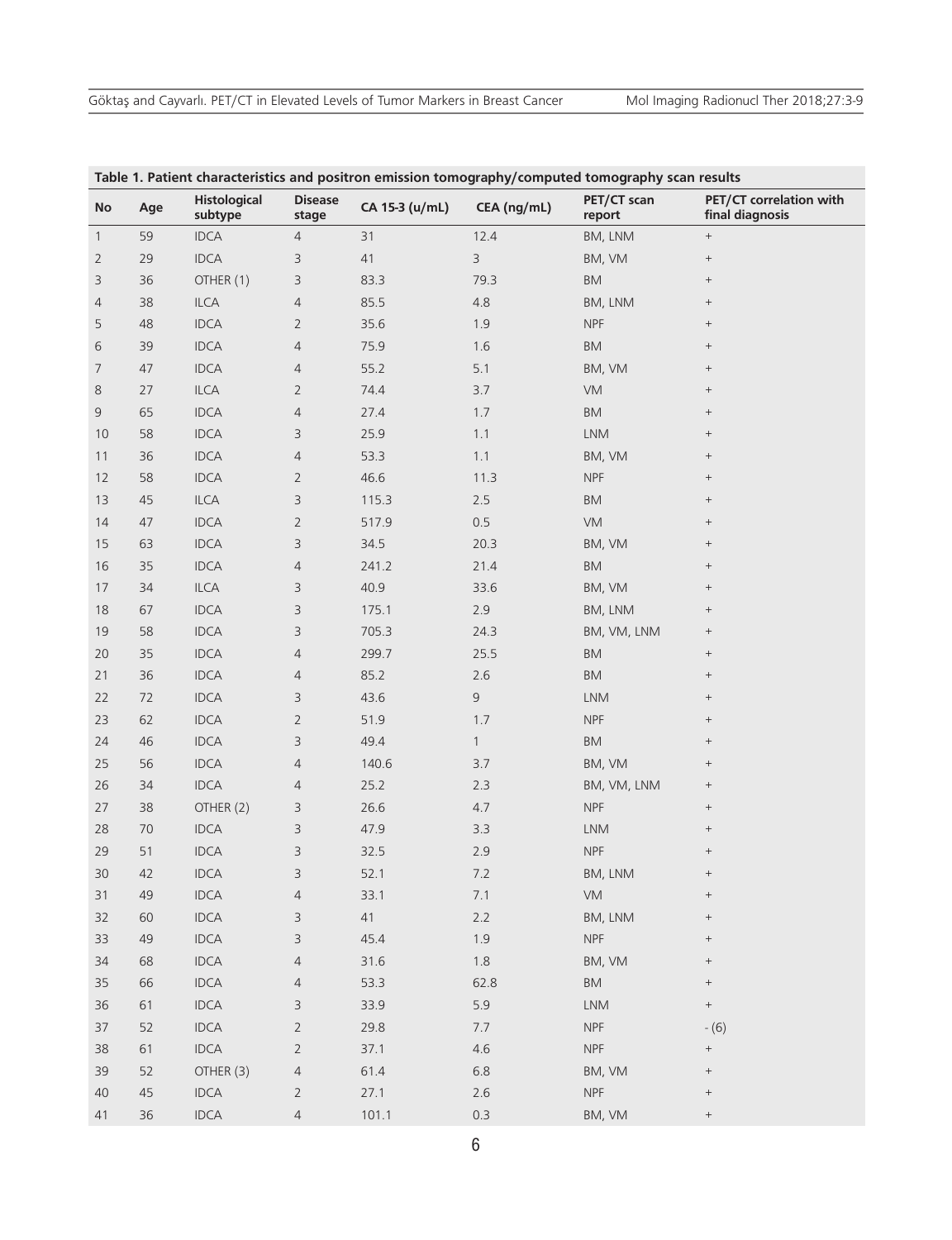| Table 1. Continued. |     |                                |                         |                |                |                             |                                            |  |  |  |
|---------------------|-----|--------------------------------|-------------------------|----------------|----------------|-----------------------------|--------------------------------------------|--|--|--|
| <b>No</b>           | Age | <b>Histological</b><br>subtype | <b>Disease</b><br>stage | CA 15-3 (u/mL) | CEA (ng/mL)    | PET/CT scan<br>report       | PET/CT correlation with<br>final diagnosis |  |  |  |
| 42                  | 43  | <b>IDCA</b>                    | $\overline{2}$          | 37.6           | 0.9            | BM                          | $^+$                                       |  |  |  |
| 43                  | 57  | OTHER (4)                      | 4                       | 74.4           | $\overline{4}$ | BM, LNM                     | $^{+}$                                     |  |  |  |
| 44                  | 52  | <b>IDCA</b>                    | $\overline{2}$          | 41.1           | 13.8           | BM, VM                      | $^{+}$                                     |  |  |  |
| 45                  | 28  | <b>IDCA</b>                    | $\overline{4}$          | 41.1           | $5.7$          | BM, LNM                     | $^+$                                       |  |  |  |
| 46                  | 42  | <b>IDCA</b>                    | 4                       | 69.5           | $7.8$          | BM, VM                      | $\qquad \qquad +$                          |  |  |  |
| 47                  | 70  | <b>IDCA</b>                    | $\overline{2}$          | 26.6           | $\overline{2}$ | <b>NPF</b>                  | $\qquad \qquad +$                          |  |  |  |
| 48                  | 76  | <b>IDCA</b>                    | $\overline{2}$          | 37.8           | 2.2            | LRR                         | $\qquad \qquad +$                          |  |  |  |
| 49                  | 63  | <b>IDCA</b>                    | $\overline{4}$          | 725.5          | 5.2            | BM, VM                      | $\qquad \qquad +$                          |  |  |  |
| 50                  | 42  | <b>IDCA</b>                    | 4                       | 187            | 69             | BM, VM                      | $^+$                                       |  |  |  |
| 51                  | 35  | <b>IDCA</b>                    | $\overline{2}$          | 32.3           | 3.1            | <b>LNM</b>                  | $- (7)$                                    |  |  |  |
| 52                  | 35  | <b>IDCA</b>                    | $\overline{4}$          | 85.6           | 30.5           | BM                          | $\qquad \qquad +$                          |  |  |  |
| 53                  | 48  | <b>IDCA</b>                    | $\overline{2}$          | 25.5           | 49.1           | <b>NPF</b>                  | $^+$                                       |  |  |  |
| 54                  | 56  | OTHER (5)                      | 4                       | 78.9           | 429.8          | BM, VM                      | $^{+}$                                     |  |  |  |
| 55                  | 35  | <b>IDCA</b>                    | 4                       | 83.3           | 2.6            | BM                          | $^+$                                       |  |  |  |
| 56                  | 72  | ILCA                           | 4                       | 483.1          | 4.2            | BM, VM, LNM                 | $^{+}$                                     |  |  |  |
| 57                  | 48  | <b>IDCA</b>                    | 4                       | 1507           | 1183           | <b>BM</b>                   | $\qquad \qquad +$                          |  |  |  |
| 58                  | 74  | <b>IDCA</b>                    | 4                       | 51.6           | 2.3            | BM                          | $\qquad \qquad +$                          |  |  |  |
| 59                  | 45  | <b>IDCA</b>                    | 4                       | 41.1           | 2.1            | BM                          | $^+$                                       |  |  |  |
| 60                  | 45  | <b>IDCA</b>                    | 3                       | 41             | 5.3            | <b>NPF</b>                  | $- (8)$                                    |  |  |  |
| 61                  | 63  | <b>IDCA</b>                    | $\overline{4}$          | $30\,$         | 1.9            | BM                          | $^+$                                       |  |  |  |
| 62                  | 45  | <b>IDCA</b>                    | 3                       | 99             | 3.6            | VM, LNM                     | $\qquad \qquad +$                          |  |  |  |
| 63                  | 54  | <b>IDCA</b>                    | $\overline{4}$          | 527            | 3.7            | BM, LNM                     | $+$                                        |  |  |  |
| 64                  | 64  | <b>IDCA</b>                    | $\overline{2}$          | 30.2           | $\mathbf{1}$   | <b>NPF</b>                  | $\qquad \qquad +$                          |  |  |  |
| 65                  | 58  | <b>IDCA</b>                    | $\overline{4}$          | 94.1           | 26.6           | BM, VM, LNM                 | $\qquad \qquad +$                          |  |  |  |
| 66                  | 73  | <b>IDCA</b>                    | $\mathbf{1}$            | 28.7           | 0.9            | <b>NPF</b>                  | $\qquad \qquad +$                          |  |  |  |
| 67                  | 54  | <b>IDCA</b>                    | 4                       | 527.6          | 3.7            | BM, VM                      | $+$                                        |  |  |  |
| 68                  | 37  | <b>IDCA</b>                    | 3                       | 57.8           | 0.6            | <b>NPF</b>                  | $\qquad \qquad +$                          |  |  |  |
| 69                  | 59  | <b>IDCA</b>                    | $\mathbf{1}$            | 31.8           | 2.4            | <b>NPF</b>                  | $\qquad \qquad +$                          |  |  |  |
| 70                  | 56  | ILCA                           | 3                       | 32.1           | 49.1           | BM                          | $\qquad \qquad +$                          |  |  |  |
| 71                  | 58  | IDCA                           | 4                       | 195.4          | 95             | BM, VM, LNM                 | $+$                                        |  |  |  |
| 72                  | 46  | IDCA                           | 4                       | 76.1           | 2.3            | BM                          | $^{+}$                                     |  |  |  |
| 73                  | 46  | IDCA                           | $\overline{2}$          | 53.1           | 2.3            | <b>NPF</b>                  | $\! +$                                     |  |  |  |
| 74                  | 78  | IDCA                           | 3                       | 963.9          | 130            | BM, VM                      | $^+$                                       |  |  |  |
| 75                  | 49  | IDCA                           | $\overline{2}$          | 61.1           | 9.4            | <b>NPF</b>                  | $+$                                        |  |  |  |
| 76                  | 41  | IDCA                           | 3                       | $30.8$         | $1.4\,$        | $\ensuremath{\mathsf{LRR}}$ | $^+$                                       |  |  |  |
| $77\,$              | 42  | IDCA                           | 3                       | 103.9          | 11.9           | BM, VM                      | $+$                                        |  |  |  |

Elevated serum tumor marker levels are defined as >25 U/mL for CA 15-3 and >3.8 ng/mL for CEA, CA 15-3: Cancer antigen 15-3, PET/CT: Positron emission tomography/ computed tomography, CEA: Carcinoembryonic antigen, IDCA: Invasive ductal carcinoma, ILCA: Invasive lobular carcinoma, LRR: Loco-regional recurrence, BM: Bone metastasis, VM: Visceral metastasis, LNM: Lymph node metastasis, NPF: No pathological finding. Other: (1) Mix invasive mucinous and invasive ductal carcinoma, (2) mix invasive lobular and invasive ductal carcinoma, (3) mix mucinous carcinoma and invasive micropapillary carcinoma, (4) inflammatory breast carcinoma and (5) tubulolobular carcinoma, (6) finally diagnosed as having bone and pleural metastasis after 5 months of PET/CT scan, (7) finally diagnosed as having mediastinal granulomatous disease, (8) finally diagnosed as having bone metastasis in addition to neck and mediastinal lymph node metastasis after 12 months of PET/CT scan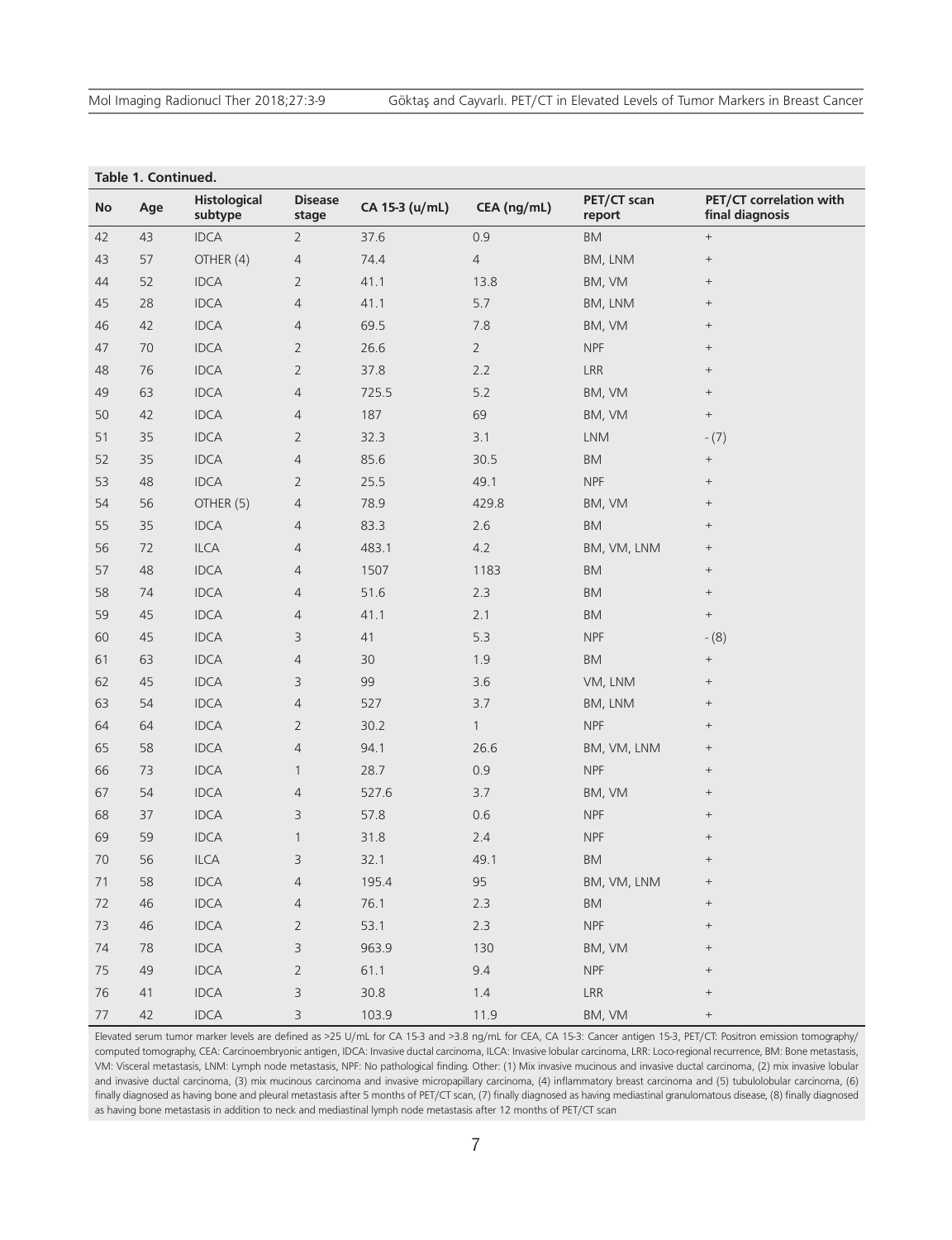no statistically significant correlation between elevated serum CEA levels (>3.8 ng/mL) and final diagnosis (kappa: 0.16, p=0.081 >0.05). However, when reporting the PET/ CT scan, if an optimal cut-off value of 4.8 ng/mL was used to differentiate tumor recurrence, a statistically significant correlation was detected (kappa: 0.21, p=0.017 <0.05) with a sensitivity, specificity, PPV and NPV of 50%, 82%, 90% and 31%, respectively.

#### **Discussion**

One of the major problems in breast cancer followup is detecting loco-regional recurrence and/or distant metastasis since the 80% 5-year survival rate in early disease is decreased to 15% in advanced stages, and since a considerable amount of patients are diagnosed at advanced stages. Moreover, the recurrence rate is very high -nearly 30% in early stage disease, and it can occur even 15 years after primary therapy. The 5- and 10-year recurrence rates after primary therapy are reported as 6 and 12% in stage 1-2 disease, respectively (2,13). Patients who have tumor recurrence occurring after primary therapy have a chance of curative treatment. Therefore, early detection of recurrence and restaging is important for planning the optimal treatment regimen and selecting the patients who can be curatively treated.

In the follow-up of breast cancer, an increase in tumor marker levels usually indicates recurrence, but its sensitivity is low and the sensitivity spreads in a wide range in different studies. An elevated tumor marker level is not always related to a recurrence. Moreover, tumor markers cannot localize the recurrence and cannot show if the disease is widespread or not.

In a study of Lumachi et al. (14), they found the sensitivity of CEA and CA 15-3 as 38.1% and 61.1% and the specificity of both tumor markers as 98.8% and 91.2%, respectively, in detecting breast cancer recurrence. In another study, Guadagni et al. (15) reported the sensitivity of CEA as 41.3% and the sensitivity of CA 15-3 as 80.8% in recurrent disease.

Some studies showed that the tumor marker levels increase before clinical or radiological findings of recurrence (16,17). In a study by Nicolini et al. (11), patients were divided into two groups; the first group of patients who received medical therapy in case of negative conventional imaging findings but significant increase in one or more components of CEA-TPA-CA 15-3 tumor marker panel ("tumor marker guided" treatment) and the second group of patients who were treated only after radiologically confirmed recurrence (conventional treatment). As a result of this study, "tumor marker guided" treatment prolonged disease-free and overall survival rates significantly (11).

Gallowitsch et al. (18) evaluated the role of 18F-FDG PET in the follow-up of breast cancer in case of clinical suspicion of recurrence and/or tumor marker increase in correlation with conventional imaging modalities and reported on the advantages of 18F-FDG PET in the diagnosis of metastases when compared with conventional imaging modalities. In patients with clinical suspicion of tumor recurrence but not increased tumor marker levels, 18F-FDG PET was found to be a reliable imaging modality for detecting recurrence (18).

In parallel with the aforementioned study, in the study investigating the diagnostic accuracy of FDG PET/CT, CT and bone scintigraphy in patients with suspected breast cancer recurrence, Hildebrandt et al. (19) found that PET/ CT was accurate in detecting recurrence and ruling out distant metastasis. They suggested that PET/CT had higher accuracy as compared to conventional imaging modalities in this patient group (19).

In the study by Liu et al. (20) evaluating the impact of FDG PET on detecting breast cancer recurrence based on asymptomatically elevated tumor marker levels, FDG PET correctly detected recurrence in 35/38 sites in 25/28 patients, and they reported the sensitivity and accuracy of FDG PET as 96% and 90%, respectively (20). Similarly, Lonneux et al. (21) found that FDG PET detected recurrence in 37/39 sites in 31/33 patients in their study evaluating the role of 18F-FDG PET imaging in patients with a suspicion of breast cancer recurrence due to tumor marker increase, and they concluded that FDG PET is highly sensitive for detecting distant metastasis despite a low specificity (21). The higher specificity rate detected in our study as compared to these two studies can be attributed to the usefulness of CT integration to PET devices, making discrimination of degenerative changes or physiological uptakes from pathological ones easier. In addition, both the high number of patients and the lower levels of serum tumor markers in our study as compared to those of Liu et al. (20) further confirm the high efficacy of PET/CT, and increase the importance of our study.

PET/CT is a highly sensitive and effective modality for evaluating breast cancer recurrence in case of an increase in tumor marker levels in asymptomatic patients. However, patient management should not be based only on PET/CT results due to its low specificity, and additional radiologic or histopathologic confirmations are required.

In our study, all 77 patients had increased CA 15-3 levels. In 60 of these patient's tumor recurrence was confirmed. According to this data, CA 15-3 had a PPV of 77%. In 37 patient's, serum CEA levels were increased. Thirty-two of these patients had confirmed recurrent disease. Therefore, the PPV of CEA in detecting tumor recurrence was 86%. Nevertheless, it must be remembered that 37 patients had elevated levels of both serum CEA and CA 15-3, so high PPV of CEA is not an unexpected result if both serum tumor markers are used together.

In our study, PET/CT correctly detected 58 of 60 patients who had confirmed tumor recurrence, and 16 of 17 patients who were confirmed as negative for tumor recurrence